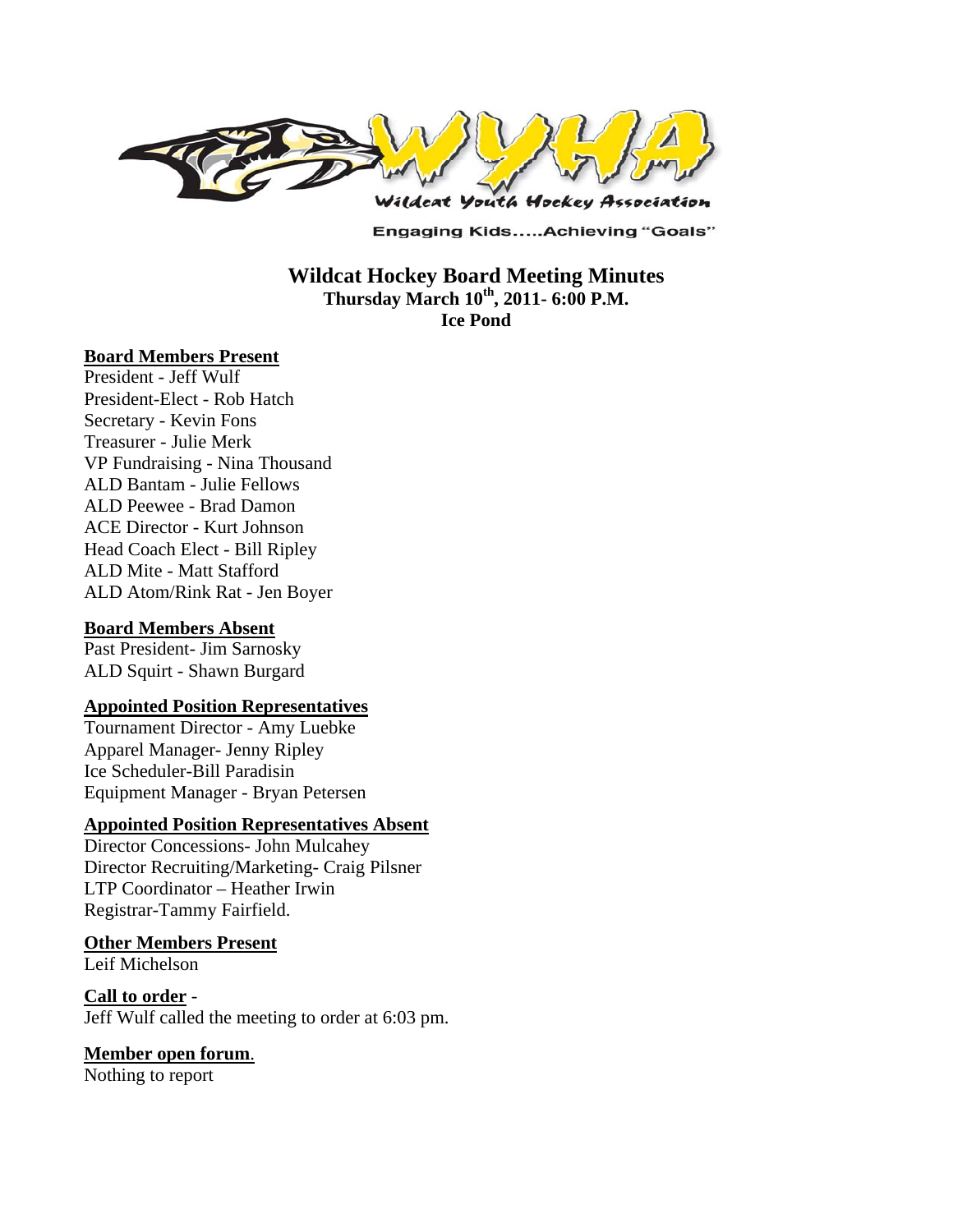## **Approval of prior meeting minutes**.

Rob Hatch made a motion to approve the February meeting minutes, Brad Damon seconded. Motion carried unanimously.

## **Approval of agenda**

Julie Fellows made a motion to approve the agenda, Rob Hatch seconded. Motion carried unanimously.

## **Approval of bills –**

Brad Damon made a motion to approve the outstanding bills with the addition of RB Printing and Breakout Apparel, Jen Boyer seconded. Motion carried unanimously.

## **Reports:**

## **Treasurer:**

Reviewed Current Statements.

We need to try to get itemized ice bills next season and billed at the end vs. beginning of the month.

# **LTP:**

Nothing to report

# **Atom/Rink Rat:**

Nothing to report

**Mite ALD :.**  Nothing to report.

**Squirt ALD:**  Nothing to report.

**Pee Wee :**  Nothing to report.

**Bantam:**  Nothing to report.

**Equipment :** 

Nothing to report.

## **Fundraising:**

- Concessions shifts still available in March:  $3/12$ ,  $3/20$ ,  $3/26$ ,  $3/28$ ,  $3/29$ ,  $3/30$ ,  $3/31$
- Used 128.5 hours in Feb (in concessions).
- Raffle License….when do we want to draw the raffle next year? We have a 6 month window to sell tickets, and I don't want to apply for the license too soon, because it is only good for 1 year.
- Empire Photography commission \$490.86

# **Apparel:**

Jersey Discussion – Subcommittee formed (Bill Ripley, Jen Ripley, Jen Boyer, Brad Damon) to look at options moving forward on Jerseys. Finding available number is becoming very difficult each year, looking at club owned Jerseys. Families would buy the nameplate for the Jersey, would be sewn on each year and removed, Jerseys cleaned, where to store, how long they last, costs, etc.

# **Registrar-**

- 2011-2012 USA Hockey registration begins April 1
- Wildcat registration will start as soon as website is updated (after April  $1<sup>st</sup>$ )

## **Ice scheduler-**

Nothing to report.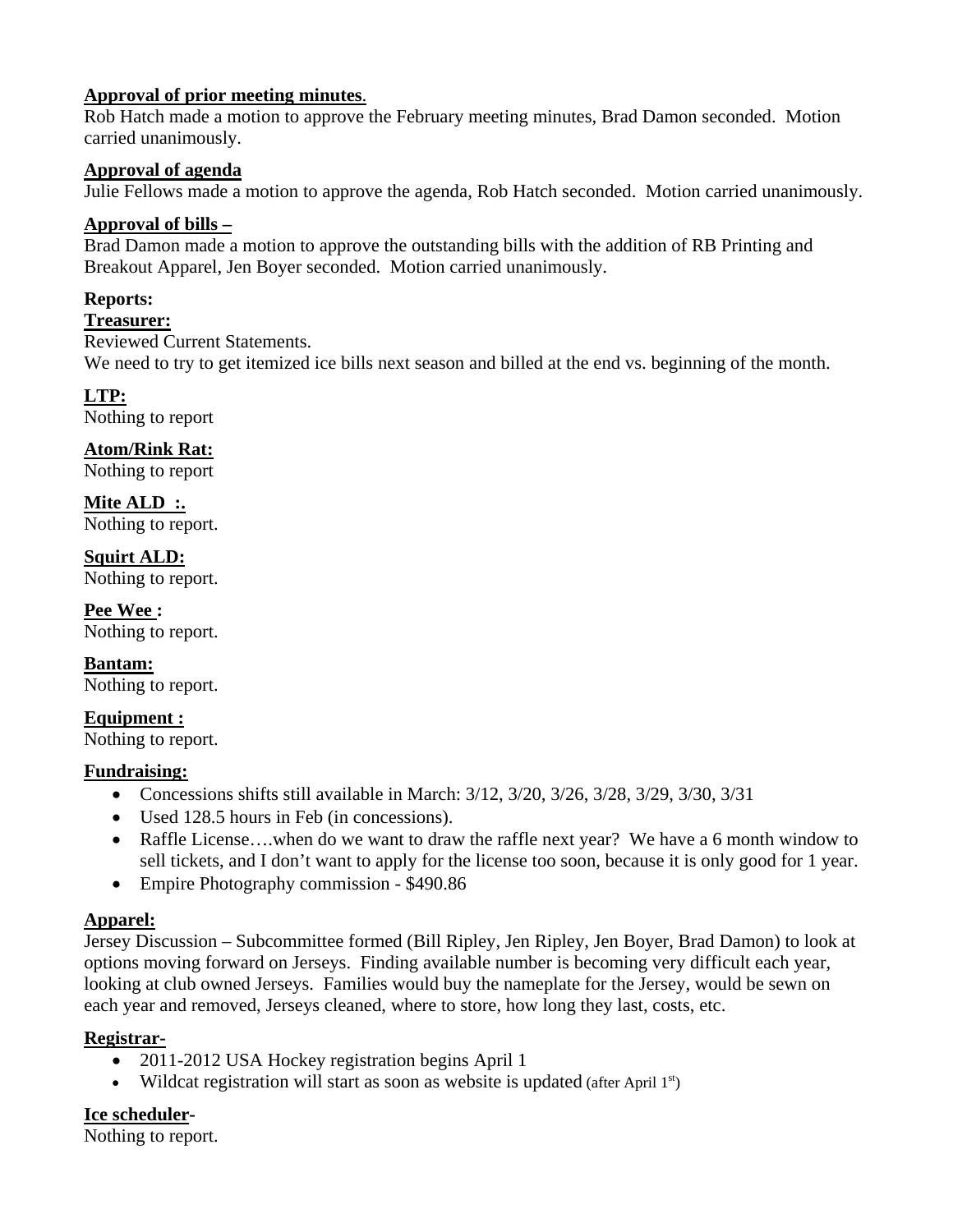### **Tournament Director:**

Tournaments were a success, Next year, looking at a Squirt A/B tournament, 1 day cross ice tournament, and possibility if the PeeWee B State tournament (if this is not awarded we may look at an additional 1 level tournament).

### **Marketing Director:**

Nothing to report

## **Ace Director:**

Spring LTP update – Session is scheduled and registration has started. Staffed by Capital Skating School. Starts April 7<sup>th</sup>, Thursday nights  $5:15 - 6:15$ pm. Working on forming a Mite / Rink Rat Spring Camp starting in April Looking at an Atom / LTP Camp in April (need coaches?).

Rob Hatch will research if USA Hockey Registration is required for the Learn to Play level Camp and program in general.

Heather Irwin will be a goalie coach for the club next season.

Need to create and send out a survey on LTP sessions (what was good, bad, how to improve)

Bill and Kurt working on Player and Coach Evaluation form revisions and will get out very soon.

## **Old Business:**

ADM update/discussion

Bill Ripley presented to the Mite Group last week, went OK. We need to schedule a presentation to the Atom / Rink Rat / LTP level parents soon.

There is a region level meeting next week on the Mite League for next year.

### Elections timeline & update

Bios will go out by early next week. Ballot should go out before the Awards Banquet and can be handed out and collect at the Awards Banquet and Annual Meeting. New Board to be announced at the Annual Meeting.

#### **2011-2012 WYHA Board**

Elected positions open (candidate noted where applicable): **Appointed positions:** President Elect – Amy Luebke Equipment Manager VP of Fundraising – Elizabeth Kluesner Marketing Director Secretary – Kevin Fons Apparel Manager Bantam ALD – Bill Paradisin Concessions Director Squirt ALD – Shawn Burgard **Ice Scheduler – Bill Paradisin** Atom/LTP ALD Tournament Director – Amy Luebke

Registrar – Nancy Schomburg

### Year-end meetings' update (10 minutes):

- Awards Banquet  $-4/17$  (2 4 at WHS) Jen Ripley could use photos for the Slide Show. ALD's work with Jen to get a request out for photos of skaters at their levels. Brian Brezenski to MC? Need to confirm.
- Annual Meeting  $-4/20$  (7 8:30 at WHS)
	- o Financial recap, accomplishments, ADM and volunteer hours, Fundraising and volunteer events, Election Results, call for open appointed positions.